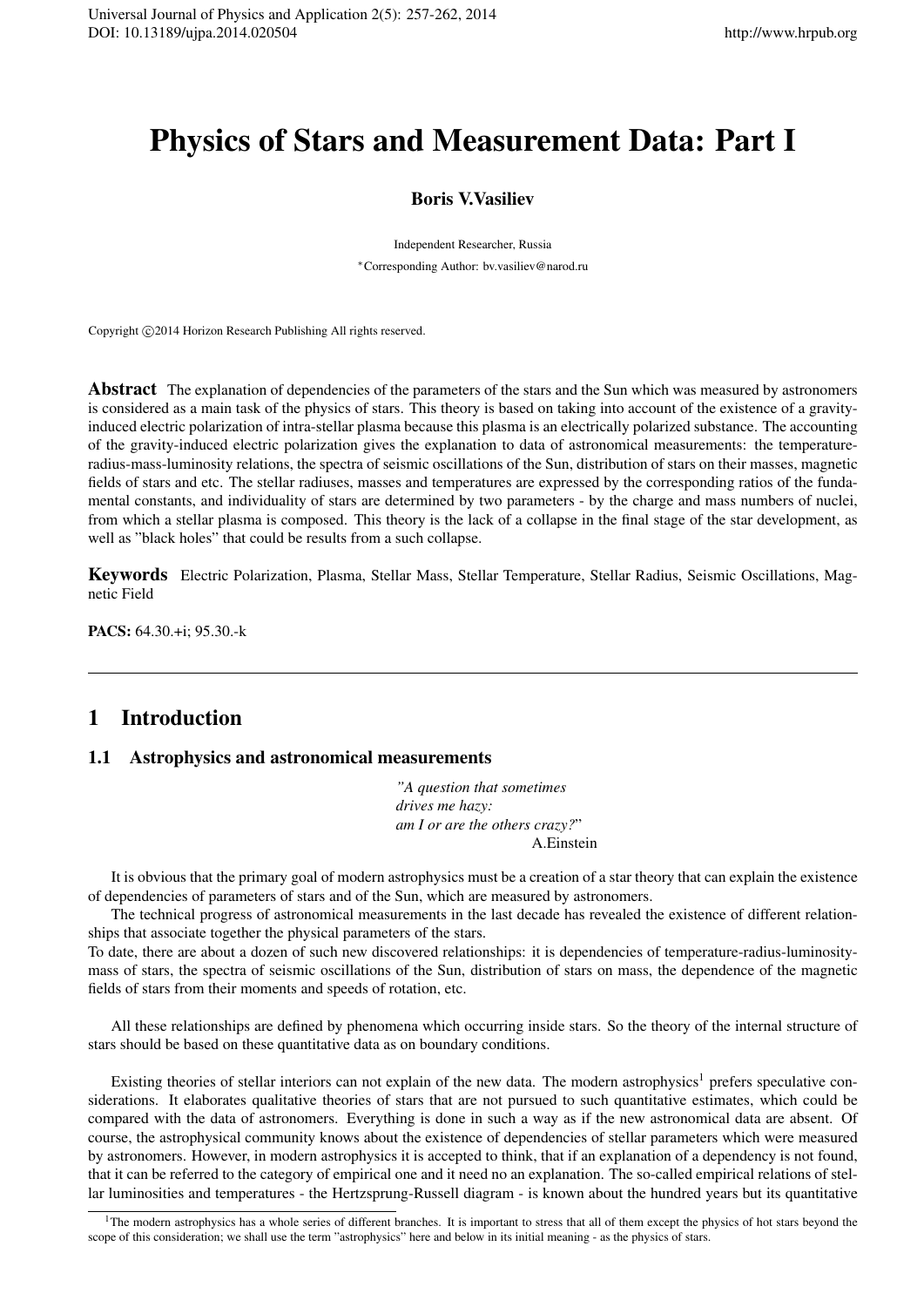explanation is not found.

The reason that prevents to explain these relationships is due to the wrong choice of the basic postulates of modern astrophysics. Despite of the fact that all modern astrophysics believe that the stars consist from a plasma, it historically turned out that the theory of stellar interiors does not take into account the electric polarization of the plasma, which must occur within stars under the influence of their gravitational field. Modern astrophysics believes that the gravity-induced electric polarization (GIEP) of stellar plasma is small and it should not be taken into account in the calculations, as this polarization was not taken into account in the calculations at an early stage of development of astrophysics, when about a plasma structure of stars was not known. However, plasma is an electrically polarized substance, and an exclusion of the GIEP effect from the calculation is unwarranted. Moreover without of the taking into account of the GIEP-effect, the equilibrium stellar matter can not be correctly founded and a theory would not be able to explain the astronomical measurements. Accounting GIEP gives the theoretical explanation for the all observed dependence.

As shown below, the account of the gravity-induced electric polarization of the intra-stellar plasma gives possibility to develop a model of the star, in which all main parameters - the mass of the star, its temperature, radius and luminosity - are expressed by certain combinations of world constants and the individuality of stars is determined by only two parameters the mass and charge number of nuclei, from which the plasma of these stars is composed. It gives the quantitatively and fairly accurate explanation of all dependencies, which were measured by astronomers.

The important feature of this stellar theory, which is built with the GIEP acconting, is the lack of a collapse in the final stage of the star development, as well as "black holes" that could be results from a such collapse. The main features of this concept were previously published in [1]-[3].

### 1.2 The basic postulate of astrophysics

We can assume that modern astrophysics emerged in the early twentieth century and milestone of this period was the work R. Emden *≪*Die Gaskugeln*≫*. It has laid the basis for the description of stars as gas spheres. Gases can be characterized by different dependencies of their density from pressure, ie they can be described by different polytropes. According to Emden the equations of state of the gases producing the stars determine their characteristics - it can be either a dwarf, or a giant, or main sequence star, etc. The such approach to the description of stars determined the choice of postulates needed for the theory.

Any theory based on its system of postulates.

The first basic postulate of astrophysics - the Euler equation - was formulated in a mathematical form by L.Euler in a middle of 18th century for the "terrestrial" effects description. This equation determines the equilibrium condition of liquids or gases in a gravitational field:

$$
\gamma \mathbf{g} = -\nabla P. \tag{1}
$$

According to it the action of a gravity forth  $\gamma$ **g** ( $\gamma$  is density of substance, **g** is the gravity acceleration) in equilibrium is balanced by a forth which is induced by the pressure gradient in the substance.

All modern models of stellar interior are obtained on the base of the Euler equation. These models assume that pressure inside a star monotone increases depthward from the star surface. As a star interior substance can be considered as an ideal gas which pressure is proportional to its temperature and density, all astrophysical models predict more or less monotonous increasing of temperature and density of the star substance in the direction of the center of a star.

While we are talking about materials with atomic structure, there are no doubt about the validity of this equation and its applicability. This postulate is surely established and experimentally checked be "terrestrial" physics. It is the base of an operating of series of technical devices - balloons, bathyscaphes and other.

Another prominent astrophysicist first half of the twentieth century was A. Eddington. At this time I. Langmuir discovered the new state of matter - plasma. A.Eddington was first who realized the significance of this discovery for astrophysics. He showed that the stellar matter at the typical pressures and temperatures, should be in the plasma state.

### 1.3 The another postulate

The polarizability of atomic matter is negligible.<sup>2</sup>

There was not needs to take into account an electric polarization at a consideration of cosmic bodies which are composed by atomic gases.

But plasma is an electrically polarized substance.

#### *It is necessary to take into account GIEP of intra-stellar plasma.*

Therefore, at consideration of an equilibrium in the plasma, the term describing its possible electrical polarization  $\mathfrak P$ should be saved in the Euler equation:

$$
\gamma \mathbf{g} + \mathfrak{P}\nabla\mathfrak{P} + \nabla P = 0,\tag{2}
$$

<sup>&</sup>lt;sup>2</sup>If you do not take account of ferroelectrics, piezoelectrics and other similar substances. Their consideration is not acceptable here.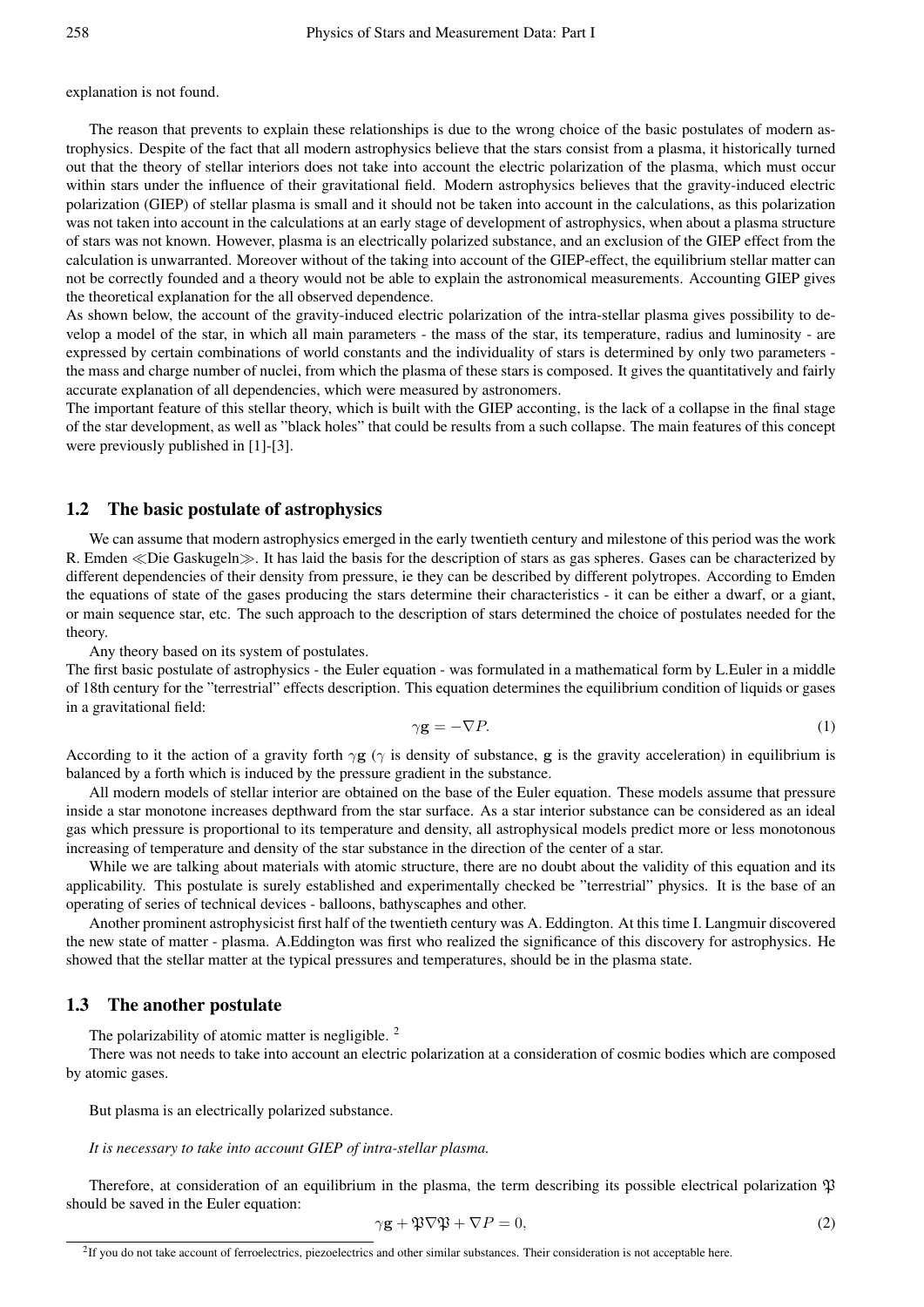This leads to the possibility of the existence of a fundamentally new equilibrium state of stellar matter, at which it has a constant density and temperature:

$$
\nabla P = 0
$$
  

$$
\gamma \mathbf{g} + \mathfrak{P} \nabla \mathfrak{P} = 0,
$$
 (3)

that radically distinguishes this equilibrium state from equilibrium, which is described by the Eq.(1).

### 1.3.1 Thus two postulates can be formulated. Which of these postulates is correct?

The general rule speaks for taking into account the effect of the polarization: at the beginning of determination of the equilibrium equations, one must consider all forces which, it seems, can influence it and only in the result of calculations discard small influences. However, this argument is not strong.

The method of false postulate rejecting was developed in the late Middle Ages, when this problem was sharply.<sup>3</sup>

The scientific approach to choosing the right postulates was developed by Galileo.

#### 1.3.2 The Galileo's method

The modern physics begins its formation at last 16 c. - middle 17 c. mainly with works of W.Gilbert and G.Galileo. They introduce into practice the main instrument of the present exact science - the empirical testing of a scientific hypothesis. Until that time false scientific statements weren't afraid of an empirical testing. A flight of fancy was dainty and refined than an ordinary and crude material world. The exact correspondence to a check experiment was not necessary for a philosophical theory, it almost discredited the theory in the experts opinion. The discrepancy of a theory and observations was not confusing at that time.

Now the empirical testing of all theoretical hypotheses gets by a generally accepted obligatory method of the exact science. As a result all basic statements of physics are sure established and based on the solid foundation of an agreement with measurement data.

To solve the problem of the correct choice of the postulate, one has the Galileo's method. It consists of 3 steps:

*(1) to postulate a hypothesis about the nature of the phenomenon, which is free from logical contradictions;*

*(2) on the base of this postulate, using the standard mathematical procedures, to conclude laws of the phenomenon;*

*(3) by means of empirical method to ensure, that the nature obeys these laws (or not) in reality, and to confirm (or not) the basic hypothesis.*

The use of this method gives a possibility to reject false postulates and theories, provided there exist a necessary observation data, of course.

Let's see what makes this method in our case.

Both postulates are logically consistent - and (1), and (2).

The theory constructed on the basis of the first postulate is all modern astrophysics. There are a lot of laws that are good mutually agreed upon.

#### 1.3.3 What does the the astronomic measurement data express?

Are there actually astronomic measurement data, which can give possibility to distinguish "correct" and "incorrect" postulates of stellar interior physics? What must one do, if the direct measurement of the star interior construction is impossible?

Previously such data were absent. They appeared only in the last decade. The technical progress of astronomical measurements in the last decade discovered that the physical parameters of the stars are related together. However, these new data do not fit to models of modern astrophysics.

It seems clear to me that the primary goal of modern astrophysics is to create a theory that explains the dependencies of parameters of stars and of the Sun, which are measured by astronomers in recent decades.

### 1.4 About a star theory development

The following chapters will be devoted to the construction of the theory of stars with taking into account of the GIEP-effect (3) and comparisons of the resulting model with measurement data.

It will be shown below that all these dependencies obtain a quantitative explanation. At that all basic measuring parameters of stars - masses, radii, temperatures - can be described by definite rations of world constants, and it gives a good agreement with measurement data.

The correct choice of the substance equilibrium equation is absolute requirement of an development of the star theory which can be in agreement with measuring data.

To simplify a task of formulation of the such theory , we can accept two additional postulates.

<sup>3</sup>W. Gilbert, in his book *<sup>≪</sup>*De magnete, magneticisque corparibus etc*≫*(1600) pointed out that only experiment can prove the fallacy of a number of judgments which are generally accepted in educated society . Without experimental verification, the common judgments can be often very strange.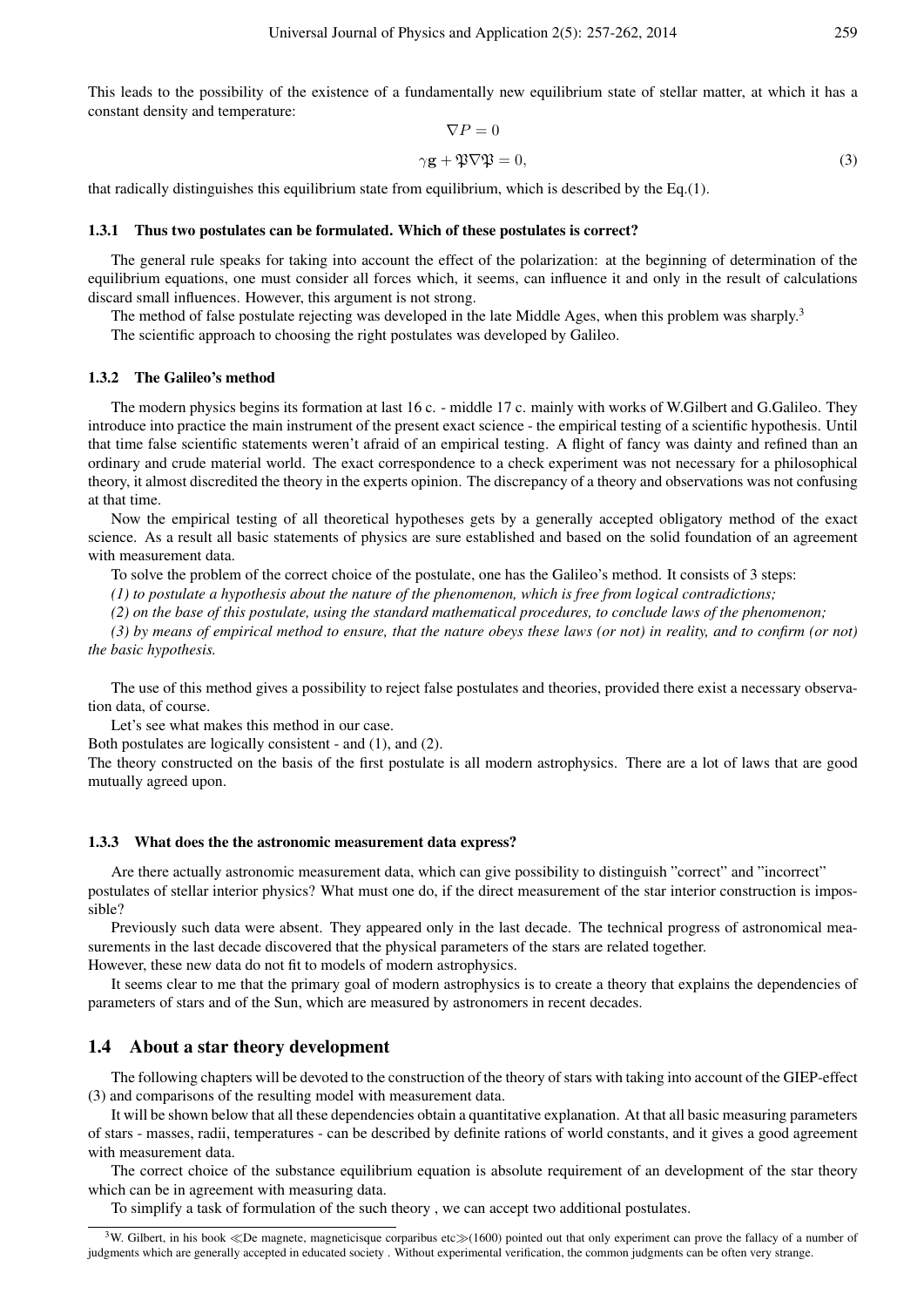A hot star generates an energy into its central region continuously. At the same time this energy radiates from the star surface. This radiation is not in equilibrium relatively stellar substance. It is convenient to consider that the star is existing in its stationary state. It means that the star radiation has not any changing in the time, and at that the star must radiate from its surface as much energy as many it generates into its core. At this condition, the stellar substance is existing in stationary state and time derivatives from any thermodynamical functions which is characterizing for stellar substance are equal to zero:

$$
\frac{dX}{dt} = 0.\t\t(4)
$$

Particularly, the time derivative of the entropy must be equal to zero in this case. I.e. conditions of an existing of each small volume of stellar substance can be considered as adiabatic one in spite of the presence of the non-equilibrium radiation. We shall use this simplification in Section VI.

The second simplification can be obtained if to suppose that a stationary star reaches the minimum of its energy after milliards years of development. (Herewith we exclude from our consideration stars with "active lifestyle". The interesting problem of the transformation of a star falls out of examination too).

The minimum condition of the star energy gives possibility to determine main parameters of equilibrium stellar substance - its density and temperature.

It is reasonable to start the development of the star theory from this point. So the problem of existing of the energyfavorable density of the stellar substance and its temperature will be considered in the first place in the next Section.

# 2 The energy-favorable state of hot dense plasma

### 2.1 The properties of a hot dense plasma

### 2.1.1 A hot plasma and Boltzman's distribution

Free electrons being fermions obey the Fermi-Dirac statistic at low temperatures. At high temperatures, quantum distinctions in behavior of electron gas disappear and it is possible to consider electron gas as the ideal gas which obeys the Boltzmann's statistics. At high temperatures and high densities, all substances transform into electron-nuclear plasma. There are two tendencies in this case. At temperature much higher than the Fermi temperature  $T_F = \frac{\mathcal{E}_F}{k}$  (where  $\mathcal{E}_F$  is Fermi energy), the role of quantum effects is small. But their role grows with increasing of the pressure and density of an electron gas. When quantum distinctions are small, it is possible to describe the plasma electron gas as a the ideal one. The criterium of Boltzman's statistics applicability

$$
T \gg \frac{\mathcal{E}_F}{k}.\tag{5}
$$

hold true for a non-relativistic electron gas with density  $10^{25}$  particles in  $cm^3$  at  $T \gg 10^6 K$ .

At this temperatures, a plasma has energy

$$
\mathcal{E} = \frac{3}{2}kTN\tag{6}
$$

and its EOS is the ideal gas EOS:

$$
P = \frac{NkT}{V} \tag{7}
$$

But even at so high temperatures, an electron-nuclear plasma can be considered as ideal gas in the first approximation only. For more accurate description its properties, the specificity of the plasma particle interaction must be taken into account and two main corrections to ideal gas law must be introduced.

The first correction takes into account the quantum character of electrons, which obey the Pauli principle, and cannot occupy levels of energetic distribution which are already occupied by other electrons. This correction must be positive because it leads to an increased gas incompressibility.

Other correction takes into account the correlation of the screening action of charged particles inside dense plasma. It is the so-called correlational correction. Inside a dense plasma, the charged particles screen the fields of other charged particles. It leads to a decreasing of the pressure of charged particles. Accordingly, the correction for the correlation of charged particles must be negative,because it increases the compressibility of electron gas.

### 2.1.2 The hot plasma energy with taking into account the correction for the Fermi-statistic

The energy of the electron gas in the Boltzmann's case  $(kT \gg \mathcal{E}_F)$  can be calculated using the expression of the full energy of a non-relativistic Fermi-particle system [4]:

$$
\mathcal{E} = \frac{2^{1/2} V m_e^{3/2}}{\pi^2 \hbar^3} \int_0^\infty \frac{\varepsilon^{3/2} d\varepsilon}{e^{(\varepsilon - \mu_e)/kT} + 1},\tag{8}
$$

expanding it in a series ( $m_e$  is electron mass,  $\varepsilon$  is the energy of electron and  $\mu_e$  is its chemical potential).

In the Boltzmann's case,  $\mu_e < 0$  and  $|\mu_e/kT| \gg 1$  and the integrand at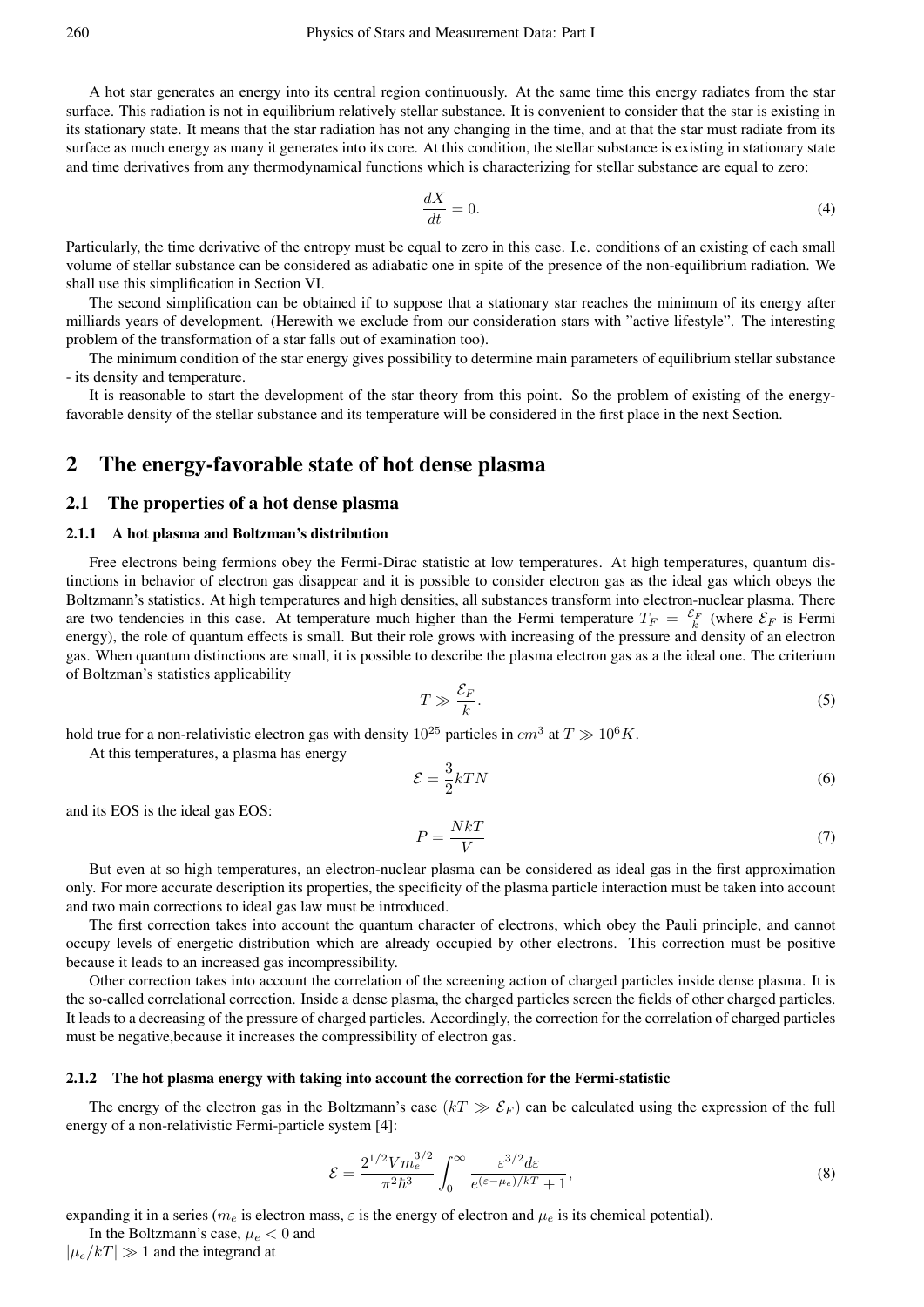$e^{\mu_e/kT} \ll 1$  can be expanded into a series according to powers  $e^{\mu_e/kT - \epsilon/kT}$ . If we introduce the notation  $z = \frac{\varepsilon}{kT}$  and conserve the two first terms of the series, we obtain

$$
I = (kT)^{5/2} \int_0^\infty \frac{z^{3/2} dz}{e^{z - \mu_e/kT} + 1} \approx
$$
  
 
$$
\approx (kT)^{5/2} \int_0^\infty z^{3/2} \left( e^{\frac{\mu_e}{kT} - z} - e^{2(\frac{\mu_e}{kT} - z)} + \dots \right) dz
$$
 (9)

or

$$
\frac{I}{(kT)^{5/2}} \approx e^{\frac{\mu_e}{kT}} \Gamma\left(\frac{3}{2}+1\right) - \frac{1}{2^{5/2}} e^{\frac{2\mu_e}{kT}} \Gamma\left(\frac{3}{2}+1\right) \approx
$$
\n
$$
\approx \frac{3\sqrt{\pi}}{4} e^{\mu_e/kT} \left(1 - \frac{1}{2^{5/2}} e^{\mu_e/kT}\right).
$$
\n(10)

Thus, the full energy of the hot electron gas is

$$
\mathcal{E} \approx \frac{3V}{2} \frac{(kT)^{5/2}}{\sqrt{2}} \left(\frac{m_e}{\pi \hbar^2}\right)^{3/2} \left(e^{\mu_e/kT} - \frac{1}{2^{5/2}} e^{2\mu_e/kT}\right).
$$
 (11)

Using the definition of a chemical potential of ideal gas (of particles with spin=1/2) [4]

$$
\mu_e = kT \log \left[ \frac{N_e}{2V} \left( \frac{2\pi \hbar^2}{m_e kT} \right)^{3/2} \right]
$$
\n(12)

we obtain the full energy of the hot electron gas

$$
\mathcal{E}_e \approx \frac{3}{2} kT N_e \left[ 1 + \frac{\pi^{3/2}}{4} \left( \frac{a_B e^2}{kT} \right)^{3/2} n_e \right],\tag{13}
$$

where  $a_B = \frac{\hbar^2}{m_e t}$  $\frac{h^2}{m_e e^2}$  is the Bohr radius.

### 2.1.3 The correction for correlation of charged particles in a hot plasma

At high temperatures, the plasma particles are uniformly distributed in space. At this limit, the energy of ion-electron interaction tends to zero. Some correlation in space distribution of particles arises as the positively charged particle groups around itself preferably particles with negative charges and vice versa. It is accepted to estimate the energy of this correlation by the method developed by Debye-H*u*ïkkel for strong electrolytes [4]. The energy of a charged particle inside plasma is equal to  $e\varphi$ , where *e* is the charge of a particle, and  $\varphi$  is the electric potential induced by other particles on the considered particle.

This potential inside plasma is determined by the Debye law [4]:

$$
\varphi(r) = \frac{e}{r} e^{-\frac{r}{r_D}} \tag{14}
$$

where the Debye radius is

$$
r_D = \left(\frac{4\pi e^2}{kT} \sum_a n_a Z_a^2\right)^{-1/2} \tag{15}
$$

For small values of ratio  $\frac{r}{r_D}$ , the potential can be expanded into a series

$$
\varphi(r) = \frac{e}{r} - \frac{e}{r_D} + \dots \tag{16}
$$

The following terms are converted into zero at  $r \to 0$ . The first term of this series is the potential of the considered particle. The second term

$$
\mathcal{E} = -e^3 \sqrt{\frac{\pi}{kTV}} \left( \sum_a N_a Z_a^2 \right)^{3/2} \tag{17}
$$

is a potential induced by other particles of plasma on the charge under consideration. And so the correlation energy of plasma consisting of  $N_e$  electrons and  $(N_e/Z)$  nuclei with charge  $Z$  in volume  $V$  is [4]

$$
\mathcal{E}_{corr} = -e^3 \sqrt{\frac{\pi n_e}{kT}} Z^{3/2} N_e \tag{18}
$$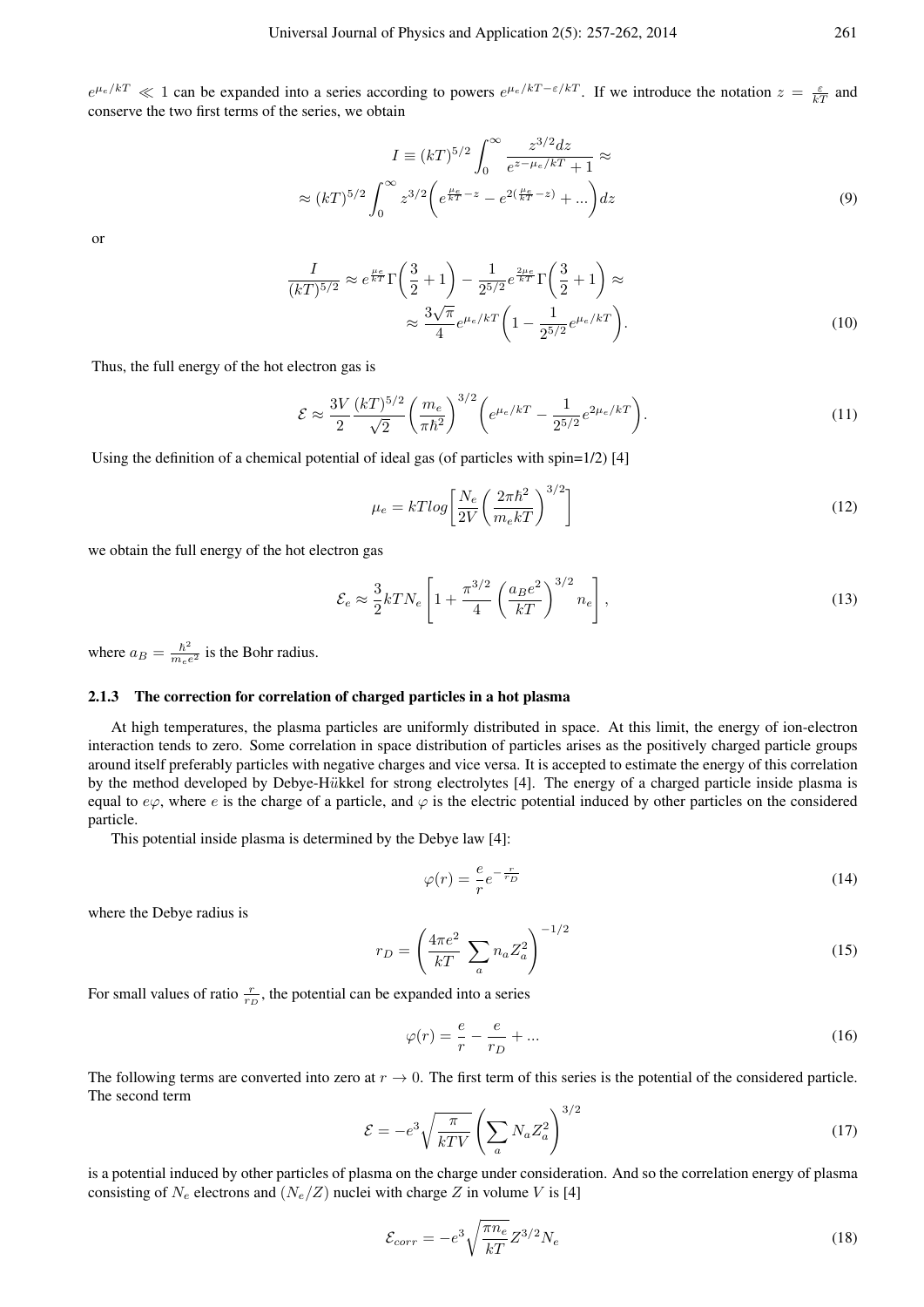# 2.2 The energy-preferable state of a hot plasma

### 2.2.1 The energy-preferable density of a hot plasma

Finally, under consideration of both main corrections taking into account the inter-particle interaction, the full energy of plasma is given by

$$
\mathcal{E} \approx \frac{3}{2} k T N_e \left[ 1 + \frac{\pi^{3/2}}{4} \left( \frac{a_B e^2}{kT} \right)^{3/2} n_e - \frac{2\pi^{1/2}}{3} \left( \frac{Z}{kT} \right)^{3/2} e^3 n_e^{1/2} \right]
$$
(19)

The plasma into a star has a feature. A star generates the energy into its inner region and radiates it from the surface. At the steady state of a star, its substance must be in the equilibrium state with a minimum of its energy. The radiation is not in equilibrium of course and can be considered as a star environment. The equilibrium state of a body in an environment is related to the minimum of the function ([4]*§*20):

$$
\mathcal{E} - T_o S + P_o V,\tag{20}
$$

where  $T<sub>o</sub>$  and  $P<sub>o</sub>$  are the temperature and the pressure of an environment. At taking in to account that the star radiation is going away into vacuum, the two last items can be neglected and one can obtain the equilibrium equation of a star substance as the minimum of its full energy:

$$
\frac{d\mathcal{E}_{plasma}}{dn_e} = 0.\tag{21}
$$

Now taking into account Eq.(19), one obtains that an equilibrium condition corresponds to the equilibrium density of the electron gas of a hot plasma

$$
n_e^{equilibrium} \equiv n_{\star} = \frac{16}{9\pi} \frac{Z^3}{a_B^3} \approx 1.2 \cdot 10^{24} Z^3 cm^{-3},\tag{22}
$$

It gives the electron density  $\approx 3 \cdot 10^{25}$  *cm*<sup>−3</sup> for the equilibrium state of the hot plasma of helium.

#### 2.2.2 The estimation of temperature of energy-preferable state of a hot stellar plasma

As the steady-state value of the density of a hot non-relativistic plasma is known, we can obtain an energy-preferable temperature of a hot non-relativistic plasma.

The virial theorem  $[4]$ ,  $[5]$  claims that the full energy of particles  $E$ , if they form a stable system with the Coulomb law interaction, must be equal to their kinetic energy *T* with a negative sign. Neglecting small corrections at a high temperature, one can write the full energy of a hot dense plasma as

$$
\mathcal{E}_{plasma} = U + \frac{3}{2}kTN_e = -\frac{3}{2}kTN_e.
$$
\n
$$
(23)
$$

Where  $U \approx -\frac{G M^2}{R_0}$  is the potential energy of the system, *G* is the gravitational constant, M and  $R_0$  are the mass and the radius of the star.

As the plasma temperature is high enough, the energy of the black radiation cannot be neglected. The full energy of the stellar plasma depending on the particle energy and the black radiation energy

$$
\mathcal{E}_{total} = -\frac{3}{2}kTN_e + \frac{\pi^2}{15} \left(\frac{kT}{\hbar c}\right)^3 VkT
$$
\n(24)

at equilibrium state must be minimal, i.e.

$$
\left(\frac{\partial \mathcal{E}_{total}}{\partial T}\right)_{N,V} = 0. \tag{25}
$$

This condition at  $\frac{N_e}{V} = n_{\star}$  gives a possibility to estimate the temperature of the hot stellar plasma at the steady state:

$$
\mathbb{T}_{\star} \approx Z \frac{\hbar c}{k a_B} \approx 10^7 Z \, K. \tag{26}
$$

The last obtained estimation can raise doubts. At "terrestrial" conditions, the energy of any substance reduces to a minimum at  $T \to 0$ . It is caused by a positivity of a heat capacity of all of substances. But the steady-state energy of star is negative and its absolute value increases with increasing of temperature (Eq.(23)). It is the main property of a star as a thermodynamical object. This effect is a reflection of an influence of the gravitation on a stellar substance and is characterized by a negative effective heat capacity. The own heat capacity of a stellar substance (without gravitation) stays positive. With the increasing of the temperature, the role of the black radiation increases ( $\mathcal{E}_{br} \sim T^4$ ). When its role dominates, the star obtains a positive heat capacity. The energy minimum corresponds to a point between these two branches.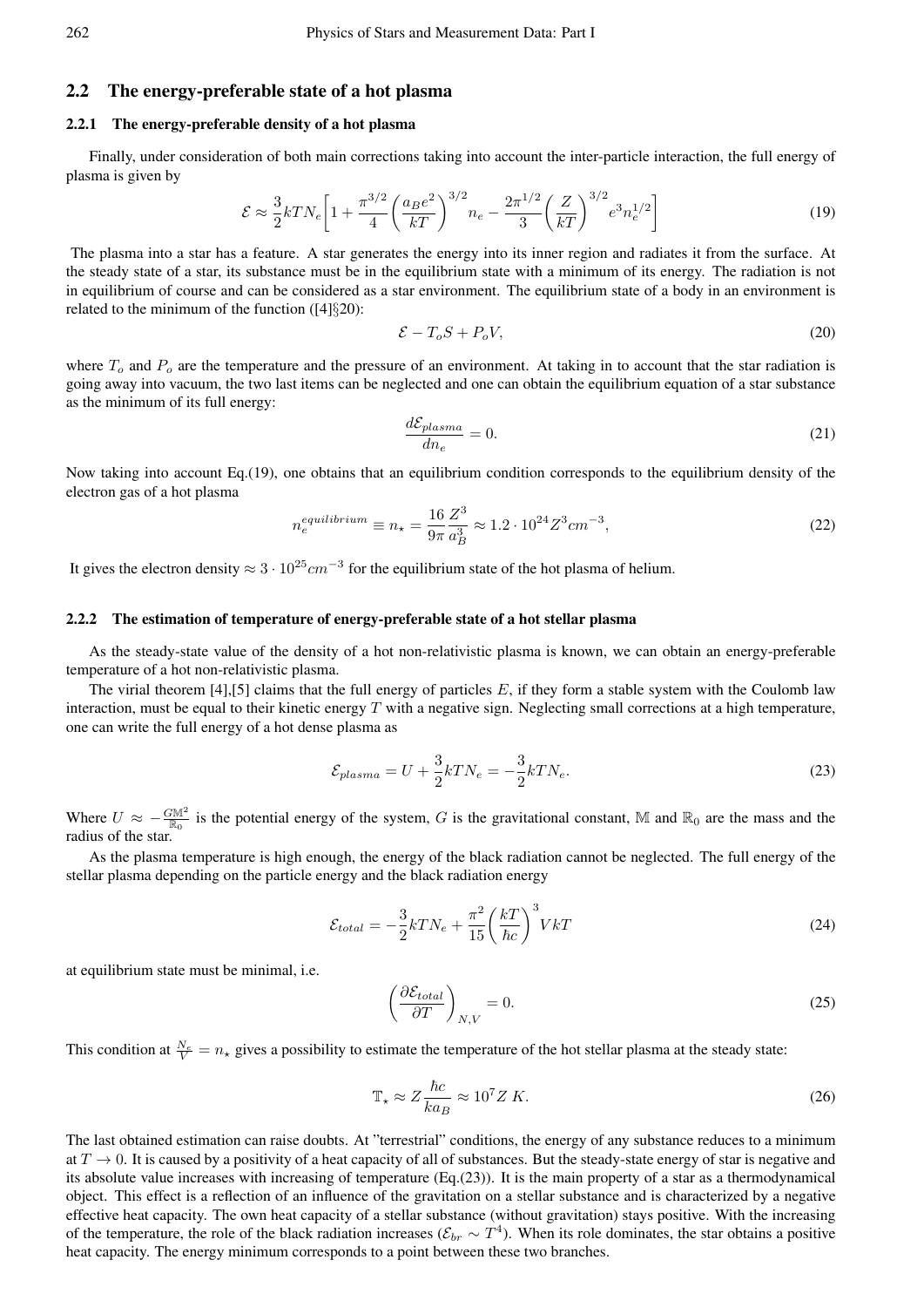### 2.2.3 Are accepted assumptions correct?

At expansion in series of the full energy of a Fermi-gas, it was supposed that the condition of applicability of Boltzmannstatistics (5) is valid. The substitution of obtained values of the equilibrium density  $n_{\star}$  (Eq.22) and equilibrium temperature T*<sup>⋆</sup>* (Eq.26) shows that the ratio

$$
\frac{\mathcal{E}_F(n_\star)}{k \mathbb{T}_\star} \approx 3.1 Z \alpha \ll 1. \tag{27}
$$

Where  $\alpha \approx \frac{1}{137}$  is fine structure constant.

At appropriate substitution, the condition of expansion in series of the electric potential (Eq.16) gives

$$
\frac{r}{r_D} \approx (n_\star^{1/3} r_D)^{-1} \approx \alpha^{1/2} \ll 1.
$$
 (28)

Thus, obtained values of steady-state parameters of plasma are in full agreement with assumptions which was made above.

# 3 The gravity induced electric polarization in a dense hot plasma

# 3.1 Plasma cells

The existence of plasma at energetically favorable state with the constant density  $n<sub>∗</sub>$  and the constant temperature  $\mathbb{T}_{\ast}$ puts a question about equilibrium of this plasma in a gravity field. The Euler equation in commonly accepted form Eq.(1) disclaims a possibility to reach the equilibrium in a gravity field at a constant pressure in the substance: the gravity inevitably must induce a pressure gradient into gravitating matter. To solve this problem, it is necessary to consider the equilibrium of a dense plasma in an gravity field in detail. At zero approximation, at a very high temperature, plasma can be considered as a "jelly", where electrons and nuclei are "smeared" over a volume. At a lower temperature and a high density, when an interpartical interaction cannot be neglected, it is accepted to consider a plasma dividing in cells [6]. Nuclei are placed at centers of these cells, the rest of their volume is filled by electron gas. Its density decreases from the center of a cell to its periphery. Of course, this dividing is not freezed. Under action of heat processes, nuclei move. But having a small mass, electrons have time to trace this moving and to form a permanent electron cloud around nucleus, i.e. to form a cell. So plasma under action of a gravity must be characterized by two equilibrium conditions:

- the condition of an equilibrium of the heavy nucleus inside a plasma cell;

- the condition of an equilibrium of the electron gas, or equilibrium of cells.

#### 3.2 The equilibrium of a nucleus inside plasma cell filled by an electron gas

At the absence of gravity, the negative charge of an electron cloud inside a cell exactly balances the positive charge of the nucleus at its center. Each cell is fully electroneutral. There is no direct interaction between nuclei.

The gravity acts on electrons and nuclei at the same time. Since the mass of nuclei is large, the gravity force applied to them is much larger than the force applied to electrons. On the another hand, as nuclei have no direct interaction, the elastic properties of plasma are depending on the electron gas reaction. Thus there is a situation, where the force applied to nuclei must be balanced by the force of the electron subsystem. The cell obtains an electric dipole moment *ds*, and the plasma obtains polarization  $\mathfrak{P} = n_s d_s$ , where  $n_s$  is the density of the cell.

It is known [7], that the polarization of neighboring cells induces in the considered cell the electric field intensity

$$
E_s = \frac{4\pi}{3}\mathfrak{P},\tag{29}
$$

and the cell obtains the energy

$$
\mathcal{E}_s = \frac{d_s E_s}{2}.\tag{30}
$$

The gravity force applied to the nucleus is proportional to its mass  $Am_p$  (where *A* is a mass number of the nucleus,  $m_p$ is the proton mass). The cell consists of *Z* electrons, the gravity force applied to the cell electron gas is proportional to  $Zm_e$ (where  $m<sub>e</sub>$  is the electron mass). The difference of these forces tends to pull apart centers of positive and negative charges and to increase the dipole moment. The electric field *E<sup>s</sup>* resists it. The process obtains equilibrium at the balance of the arising electric force *∇E<sup>s</sup>* and the difference of gravity forces applied to the electron gas and the nucleus:

$$
\nabla \left(\frac{2\pi}{3} \frac{\mathfrak{P}^2}{n_s}\right) + (Am_p - Zm_e)\mathbf{g} = 0
$$
\n(31)

Taking into account, that  $\mathbf{g} = -\nabla \psi$ , we obtain

$$
\frac{2\pi}{3}\frac{\mathfrak{P}^2}{n_s} = (Am_p - Zm_e)\psi.
$$
\n(32)

Hence,

$$
\mathfrak{P}^2 = \frac{3GM_r}{2\pi r} n_e \left(\frac{A}{Z}m_p - m_e\right),\tag{33}
$$

where  $\psi$  is the potential of the gravitational field,  $n_s = \frac{n_e}{Z}$  is the density of cell (nuclei),  $n_e$  is the density of the electron gas,  $M_r$  is the mass of a star containing inside a sphere with radius  $r$ .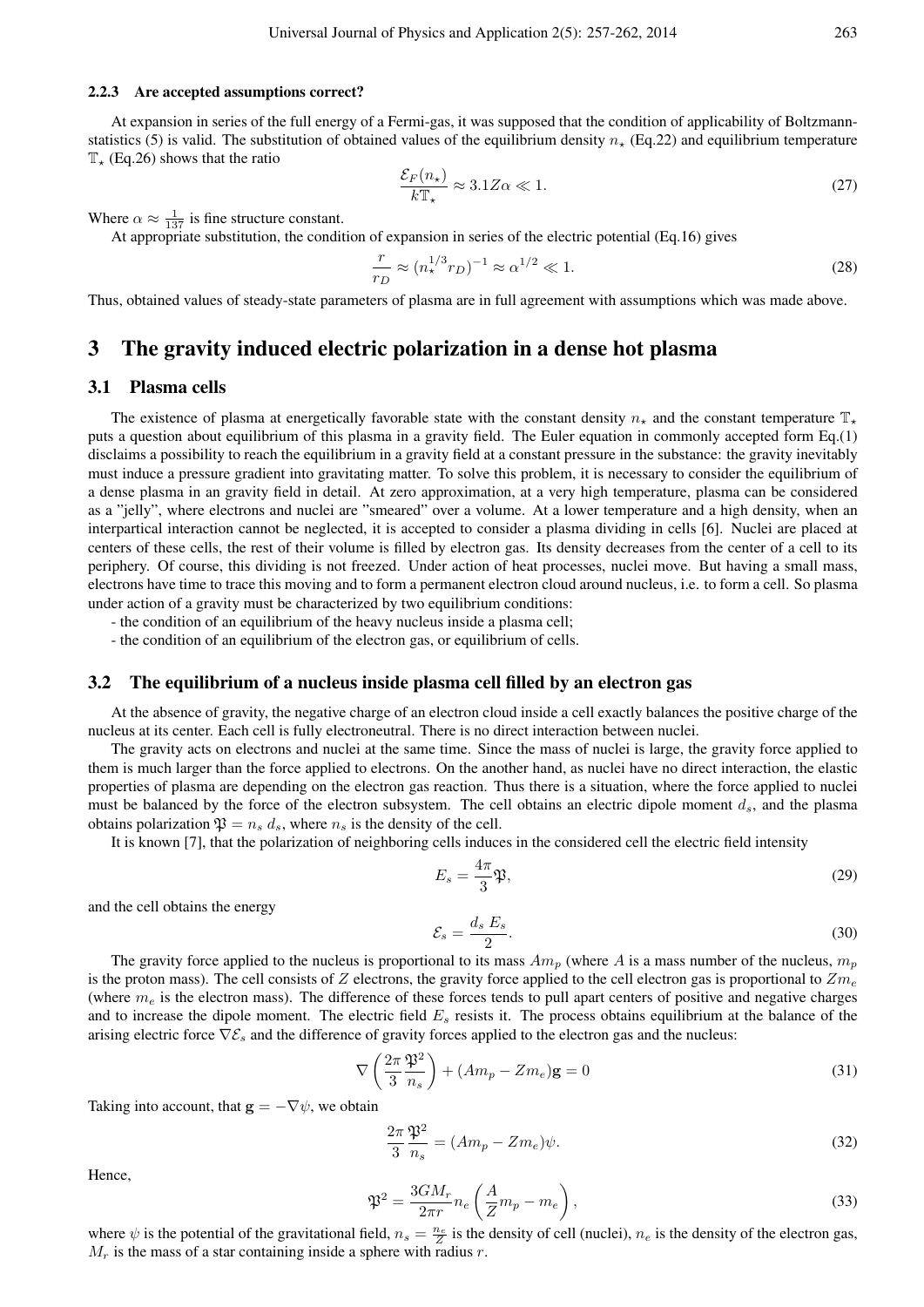# 3.3 The equilibrium in plasma electron gas subsystem

Nonuniformly polarized matter can be represented by an electric charge distribution with density [7]

$$
\widetilde{\varrho} = \frac{div E_s}{4\pi} = \frac{div \mathfrak{P}}{3}.
$$
\n(34)

The full electric charge of cells placed inside the sphere with radius *r*

$$
Q_r = 4\pi \int_0^r \tilde{\varrho} r^2 dr \tag{35}
$$

determinants the electric field intensity applied to a cell placed on a distance *r* from center of a star

$$
\widetilde{\mathbf{E}} = \frac{Q_r}{r^2} \tag{36}
$$

As a result, the action of a nonuniformly polarized environment can be described by the force  $\tilde{\rho}\tilde{E}$ . This force must be taken into account in the formulating of equilibrium equation. It leads to the following form of the Euler equation:

$$
\gamma \mathbf{g} + \tilde{\varrho} \tilde{\mathbf{E}} + \nabla P = 0 \tag{37}
$$

# 4 The internal structure of a star

It was shown above that the state with the constant density is energetically favorable for a plasma at a very high temperature. The plasma in the central region of a star can possess by this property . The calculation made below shows that the mass of central region of a star with the constant density - the star core - is equal to 1/2 of the full star mass. Its radius is approximately equal to 1/10 of radius of a star, i.e. the core with high density take approximately 1/1000 part of the full volume of a star. The other half of a stellar matter is distributed over the region placed above the core. It has a relatively small density and it could be called as a star atmosphere.

# 4.1 The plasma equilibrium in the star core

In this case, the equilibrium condition  $(Eq.(31))$  for the energetically favorable state of plasma with the steady density  $n<sub>s</sub> = const$  is achieved at

$$
\mathfrak{P} = \sqrt{G}\gamma_{\star}r,\tag{38}
$$

Here the mass density is  $\gamma_{\star} \approx \frac{A}{Z} m_p n_{\star}$ . The polarized state of the plasma can be described by a state with an electric charge at the density

$$
\tilde{\varrho} = \frac{1}{3} \operatorname{div} \mathfrak{P} = \sqrt{G} \gamma_{\star},\tag{39}
$$

and the electric field applied to a cell is

$$
\widetilde{\mathbf{E}} = \frac{\mathbf{g}}{\sqrt{G}}.\tag{40}
$$

As a result, the electric force applied to the cell will fully balance the gravity action

$$
\gamma \mathbf{g} + \tilde{\varrho} \tilde{\mathbf{E}} = 0 \tag{41}
$$

at the zero pressure gradient

$$
\nabla P = 0.\t(42)
$$

### 4.2 The main parameters of a star core (in order of values)

At known density  $n_{\star}$  of plasma into a core and its equilibrium temperature  $\mathbb{T}_{\star}$ , it is possible to estimate the mass  $\mathbb{M}_{\star}$  of a star core and its radius R<sub>∗</sub>. In accordance with the virial theorem<sup>4</sup>, the kinetic energy of particles composing the steady system must be approximately equal to its potential energy with opposite sign:

$$
\frac{G\mathbb{M}^2_{\star}}{\mathbb{R}_{\star}} \approx k \mathbb{T}_{\star} \mathbb{N}_{\star}.
$$
\n(43)

Where  $\mathbb{N}_\star = \frac{4\pi}{3} \mathbb{R}^3_\star n_\star$  is full number of particle into the star core.

With using determinations derived above (22) and (26) derived before, we obtain

$$
\mathbb{M}_{\star} \approx \frac{\mathbb{M}_{Ch}}{(A/Z)^2} \tag{44}
$$

<sup>4</sup>Below we shell use this theorem in its more exact formulation.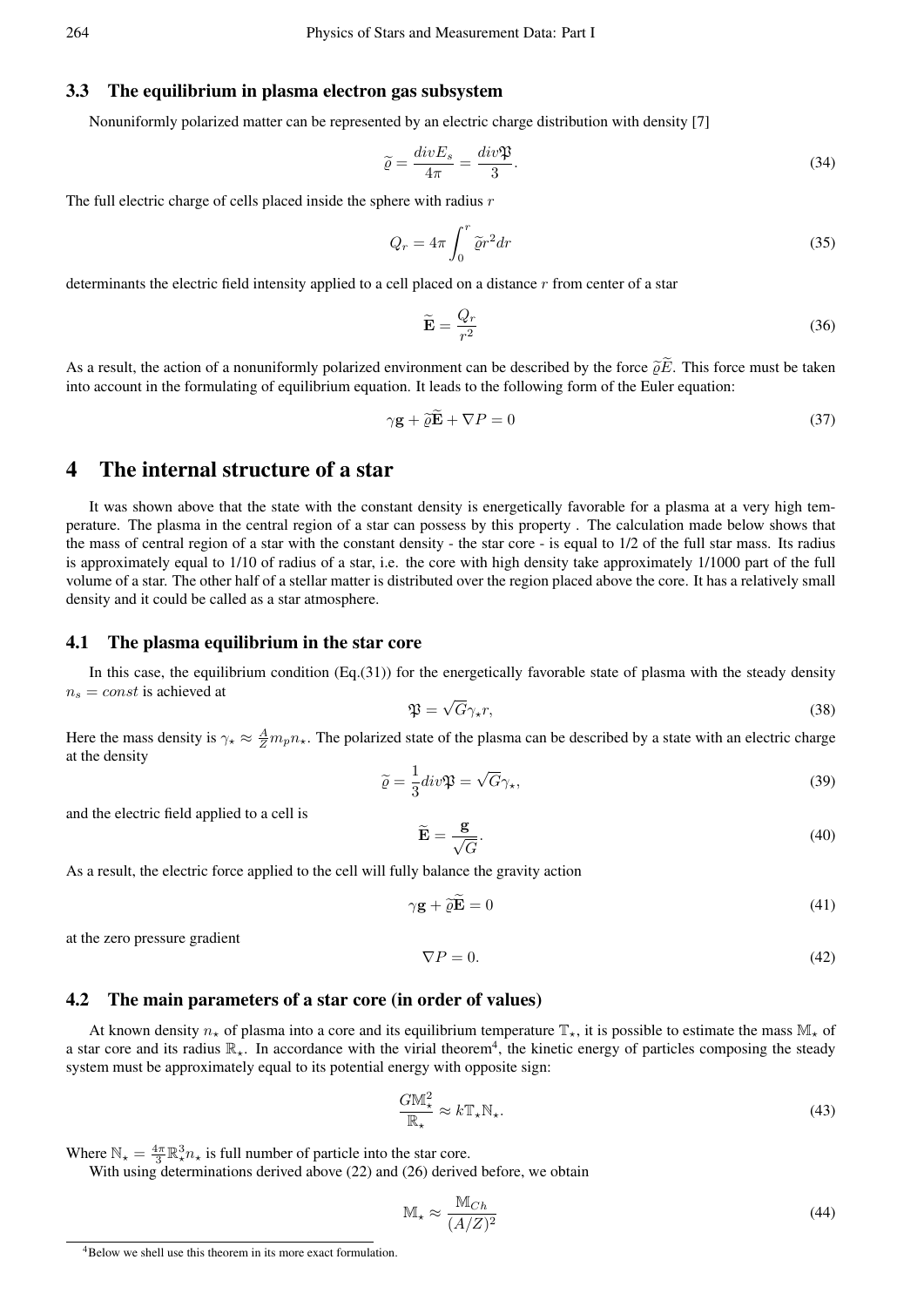where  $M_{Ch} = \left(\frac{\hbar c}{Gm_p^2}\right)$  $\int_{0}^{3/2} m_p$  is the Chandrasekhar mass.

The radius of the core is approximately equal

$$
\mathbb{R}_{\star} \approx \left(\frac{\hbar c}{Gm_p^2}\right)^{1/2} \frac{a_B}{Z(A/Z)}.\tag{45}
$$

where *A* and *Z* are the mass and the charge number of atomic nuclei the plasma consisting of.

# 4.3 The equilibrium state of the plasma inside the star atmosphere

The star core is characterized by the constant mass density, the charge density, the temperature and the pressure. At a temperature typical for a star core, the plasma can be considered as ideal gas, as interactions between its particles are small in comparison with  $kT_{\star}$ . In atmosphere, near surface of a star, the temperature is approximately by  $3 \div 4$  orders smaller. But the plasma density is lower. Accordingly, interparticle interaction is lower too and we can continue to consider this plasma as ideal gas.

In the absence of the gravitation, the equilibrium state of ideal gas in some volume comes with the pressure equalization, i.e. with the equalization of its temperature *T* and its density *n*. This equilibrium state is characterized by the equalization of the chemical potential of the gas  $\mu$  (Eq.(12)).

# 4.4 The radial dependence of density and temperature of substance inside a star atmosphere

For the equilibrium system, where different parts have different temperatures, the following relation of the chemical potential of particles to its temperature holds ([4],

25):

$$
\frac{\mu}{kT} = const \tag{46}
$$

As thermodynamic (statistical) part of chemical potential of monoatomic ideal gas is [4],45:

$$
\mu_T = kT \ln \left[ \frac{n}{2} \left( \frac{2\pi \hbar^2}{mkT} \right)^{3/2} \right],\tag{47}
$$

we can conclude that at the equilibrium

$$
n \sim T^{3/2}.\tag{48}
$$

In external fields the chemical potential of a gas [4]25 is equal to

$$
\mu = \mu_T + \mathcal{E}^{potential} \tag{49}
$$

where  $\mathcal{E}^{potential}$  is the potential energy of particles in the external field. Therefore in addition to fulfillment of condition Eq. (48), in a field with Coulomb potential, the equilibrium needs a fulfillment of the condition

$$
-\frac{GM_r\gamma}{rkT_r} + \frac{\mathfrak{P}_r^2}{2kT_r} = const
$$
\n(50)

(where *m* is the particle mass,  $M_r$  is the mass of a star inside a sphere with radius  $r, \mathfrak{P}_r$  and  $T_r$  are the polarization and the temperature on its surface. As on the core surface, the left part of Eq.(50) vanishes, in the atmosphere

$$
M_r \sim r k T_r. \tag{51}
$$

Supposing that a decreasing of temperature inside the atmosphere is a power function with the exponent  $x$ , its value on a radius *r* can be written as

$$
T_r = \mathbb{T}_\star \left(\frac{\mathbb{R}_\star}{r}\right)^x \tag{52}
$$

and in accordance with Eq.(48), the density

$$
n_r = n_\star \left(\frac{\mathbb{R}_\star}{r}\right)^{3x/2}.\tag{53}
$$

Setting the powers of *r* in the right and the left parts of the condition Eq.(51) equal, one can obtain  $x = 4$ .

Thus, at using power dependencies for the description of radial dependencies of density and temperature, we obtain

$$
n_r = n_\star \left(\frac{\mathbb{R}_\star}{r}\right)^6 \tag{54}
$$

and

$$
T_r = \mathbb{T}_\star \left(\frac{\mathbb{R}_\star}{r}\right)^4. \tag{55}
$$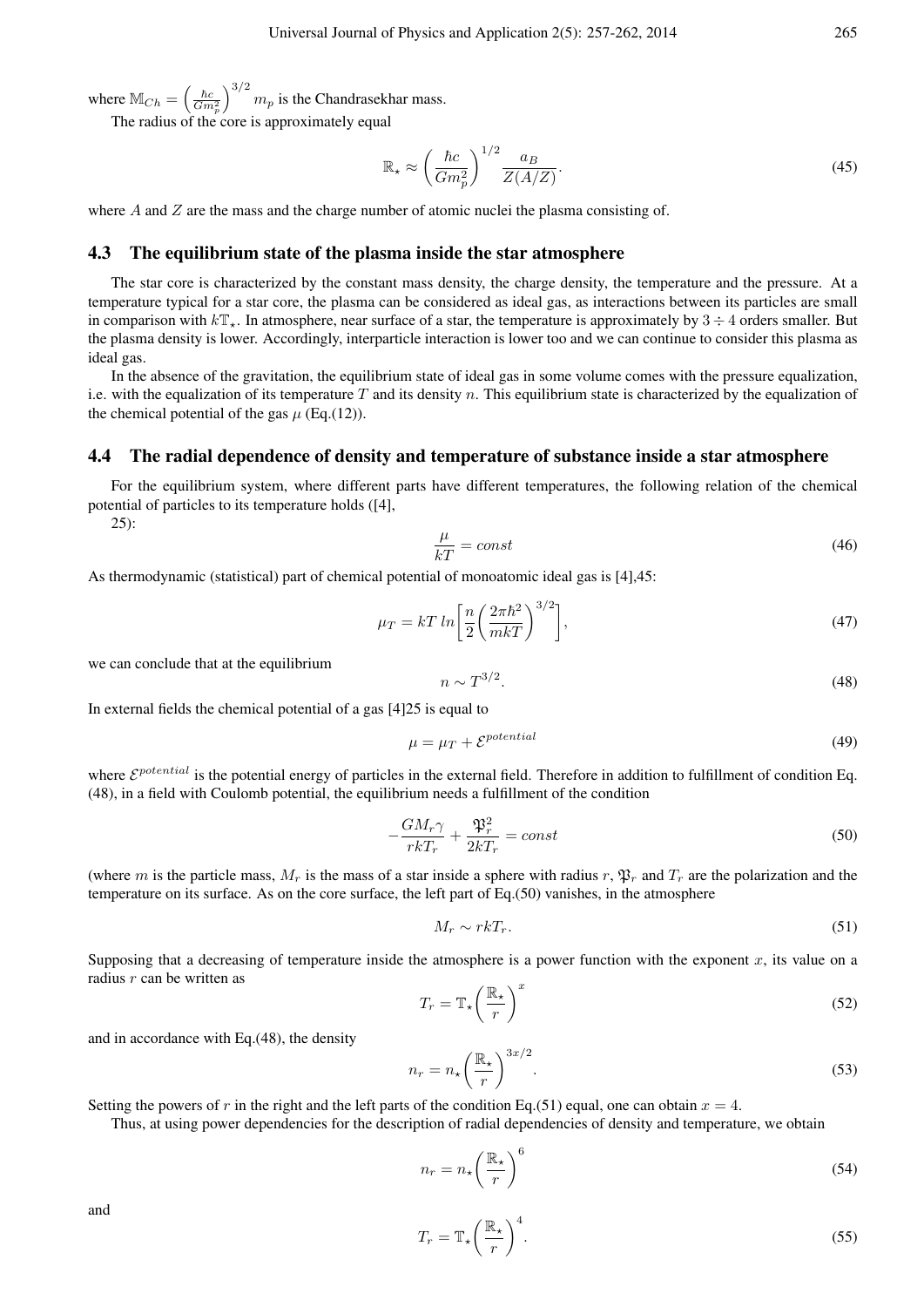# 4.5 The mass of the star atmosphere and the full mass of a star

After integration of Eq.(54), we can obtain the mass of the star atmosphere

$$
\mathbb{M}_A = 4\pi \int_{\mathbb{R}_\star}^{\mathbb{R}_0} (A/Z) m_p n_\star \left(\frac{\mathbb{R}_\star}{r}\right)^6 r^2 dr =
$$
\n
$$
= \frac{4\pi}{3} (A/Z) m_p n_\star \mathbb{R}_\star^3 \left[1 - \left(\frac{\mathbb{R}_\star}{\mathbb{R}_0}\right)^3\right]
$$
\n(56)

It is equal to its core mass

(to  $\frac{\mathbb{R}^3}{\mathbb{R}^3_0} \approx 10^{-3}$ ), where  $\mathbb{R}_0$  is radius of a star.

 $\mathop{\mathrm{Thus}}\limits^{\mathbb{R}_0}$  the full mass of a star

$$
\mathbb{M} = \mathbb{M}_A + \mathbb{M}_\star \approx 2\mathbb{M}_\star \tag{57}
$$

# 5 The virial theorem and main parameters of a star

# 5.1 The energy of a star

The virial theorem  $[4]$ ,  $[5]$  is applicable to a system of particles if they have a finite moving into a volume *V*. If their interaction obeys to the Coulomb's law, their potential energy  $\mathcal{E}^{potential}$ , their kinetic energy  $\mathcal{E}^{kinetic}$  and pressure  $P$  are in the ratio:

$$
2\mathcal{E}^{kinetic} + \mathcal{E}^{potential} = 3PV.\tag{58}
$$

On the star surface, the pressure is absent and for the particle system as a whole:

$$
2\mathcal{E}^{kinetic} = -\mathcal{E}^{potential} \tag{59}
$$

and the full energy of plasma particles into a star

$$
\mathcal{E}(plasma) = \mathcal{E}^{kinetic} + \mathcal{E}^{potential} = -\mathcal{E}^{kinetic}.
$$
\n(60)

Let us calculate the separate items composing the full energy of a star.

# 5.2 The kinetic energy of plasma

The kinetic energy of plasma into a core:

$$
\mathcal{E}_{\star}^{kinitic} = \frac{3}{2} k \mathbb{T}_{\star} \mathbb{N}_{\star}.
$$
 (61)

The kinetic energy of atmosphere:

$$
\mathcal{E}_a^{kinetic} = 4\pi \int_{\mathbb{R}_\star}^{\mathbb{R}_0} \frac{3}{2} k \mathbb{T}_\star n_\star \left(\frac{\mathbb{R}_\star}{r}\right)^{10} r^2 dr \approx \frac{3}{7} \left(\frac{3}{2} k \mathbb{T}_\star \mathbb{N}_\star\right) \tag{62}
$$

The total kinetic energy of plasma particles

$$
\mathcal{E}^{kinetic} = \mathcal{E}_{\star}^{kinetic} + \mathcal{E}_{a}^{kinetic} = \frac{15}{7}k\mathbb{T}_{\star}\mathbb{N}_{\star}
$$
\n(63)

### 5.3 The potential energy of star plasma

Inside a star core, the gravity force is balanced by the force of electric nature. Correspondingly, the energy of electric polarization can be considered as balanced by the gravitational energy of plasma. As a result, the potential energy of a core can be considered as equal to zero.

In a star atmosphere, this balance is absent.

The gravitational energy of an atmosphere

$$
\mathcal{E}_a^G = -4\pi G M_\star \frac{A}{Z} m_p n_\star \int_{\mathbb{R}_\star}^{\mathbb{R}_0} \frac{1}{2} \left[ 2 - \left( \frac{\mathbb{R}_\star}{r} \right)^3 \right] \left( \frac{\mathbb{R}_\star}{r} \right)^6 r dr \tag{64}
$$

or

$$
\mathcal{E}_a^G = \frac{3}{2} \left( \frac{1}{7} - \frac{1}{2} \right) \frac{G M_{\star}^2}{\mathbb{R}_{\star}} = -\frac{15}{28} \frac{G M_{\star}^2}{\mathbb{R}_{\star}}
$$
(65)

The electric energy of atmosphere is

$$
\mathcal{E}_a^E = -4\pi \int_{\mathbb{R}_\star}^{R_0} \frac{1}{2} \varrho \varphi r^2 dr,\tag{66}
$$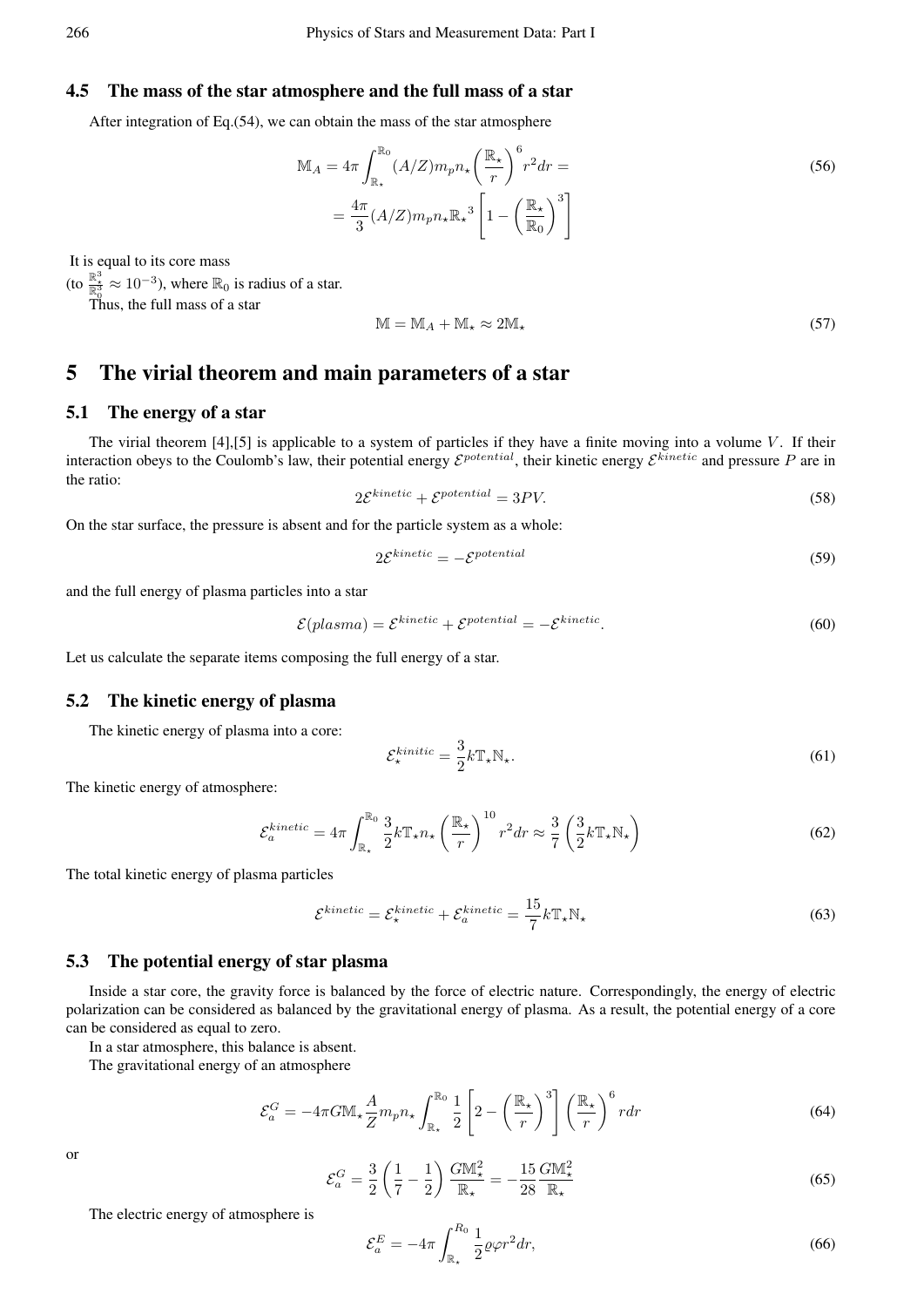where

and

$$
\tilde{\varrho} = \frac{1}{3r^2} \frac{d\mathfrak{P}r^2}{dr} \tag{67}
$$

$$
\widetilde{\varphi} = \frac{4\pi}{3} \mathfrak{P}r. \tag{68}
$$

The electric energy:

$$
\mathcal{E}_a^E = -\frac{3}{28} \frac{G M_\star^2}{\mathbb{R}_\star},\tag{69}
$$

and total potential energy of atmosphere:

$$
\mathcal{E}_a^{potential} = \mathcal{E}_a^G + \mathcal{E}_a^E = -\frac{9}{14} \frac{G M_{\star}^2}{\mathbb{R}_{\star}}.
$$
\n(70)

The equilibrium in a star depends both on plasma energy and energy of radiation.

# 5.4 The temperature of a star core

# 5.4.1 The energy of the black radiation

The energy of black radiation inside a star core is

$$
\mathcal{E}_{\star}(br) = \frac{\pi^2}{15} k \mathbb{T}_{\star} \left(\frac{k \mathbb{T}_{\star}}{\hbar c}\right)^3 \mathbb{V}_{\star}.
$$
 (71)

The energy of black radiation inside a star atmosphere is

$$
\mathcal{E}_a(br) =
$$
  
=  $4\pi \int_{R_{\star}}^{R_0} \frac{\pi^2}{15} k \mathbb{T}_{\star} \left(\frac{k \mathbb{T}_{\star}}{\hbar c}\right)^3 \left(\frac{\mathbb{R}_{\star}}{r}\right)^{16} r^2 dr =$   
=  $\frac{3}{13} \frac{\pi^2}{15} k \mathbb{T}_{\star} \left(\frac{k \mathbb{T}_{\star}}{\hbar c}\right)^3 \mathbb{V}_{\star}.$  (72)

The total energy of black radiation inside a star is

$$
\mathcal{E}(br) = \mathcal{E}_{\star}(br) + \mathcal{E}_{a}(br) = \frac{16}{13} \frac{\pi^{2}}{15} kT_{\star} \left(\frac{kT_{\star}}{\hbar c}\right)^{3} V_{\star} = 1.23 \frac{\pi^{2}}{15} kT_{\star} \left(\frac{kT_{\star}}{\hbar c}\right)^{3} V_{\star}
$$
\n(73)

# 5.4.2 The full energy of a star

In accordance with (60), the full energy of a star

$$
\mathcal{E}^{star} = -\mathcal{E}^{kinetic} + \mathcal{E}(br) \tag{74}
$$

i.e.

$$
\mathcal{E}^{star} = -\frac{15}{7}k\mathbb{T}_{\star}\mathbb{N}_{\star} + \frac{16}{13}\frac{\pi^{2}}{15}k\mathbb{T}_{\star} \left(\frac{k\mathbb{T}_{\star}}{\hbar c}\right)^{3}\mathbb{V}_{\star}.
$$
 (75)

The steady state of a star is determined by a minimum of its full energy:

$$
\left(\frac{d\mathcal{E}^{star}}{d\mathbb{T}_{\star}}\right)_{\mathbb{N}=const,\mathbb{V}=const} = 0,\tag{76}
$$

it corresponds to the condition:

$$
-\frac{15}{7}N_{\star} + \frac{64\pi^2}{13 \cdot 15} \left(\frac{k \mathbb{T}_{\star}}{\hbar c}\right)^3 \mathbb{V}_{\star} = 0. \tag{77}
$$

Together with Eq.(22) it defines the equilibrium temperature of a star core:

$$
\mathbb{T}_{\star} = \left(\frac{25 \cdot 13}{28\pi^4}\right)^{1/3} \left(\frac{\hbar c}{ka_B}\right) Z \approx Z \cdot 2.13 \cdot 10^7 K \tag{78}
$$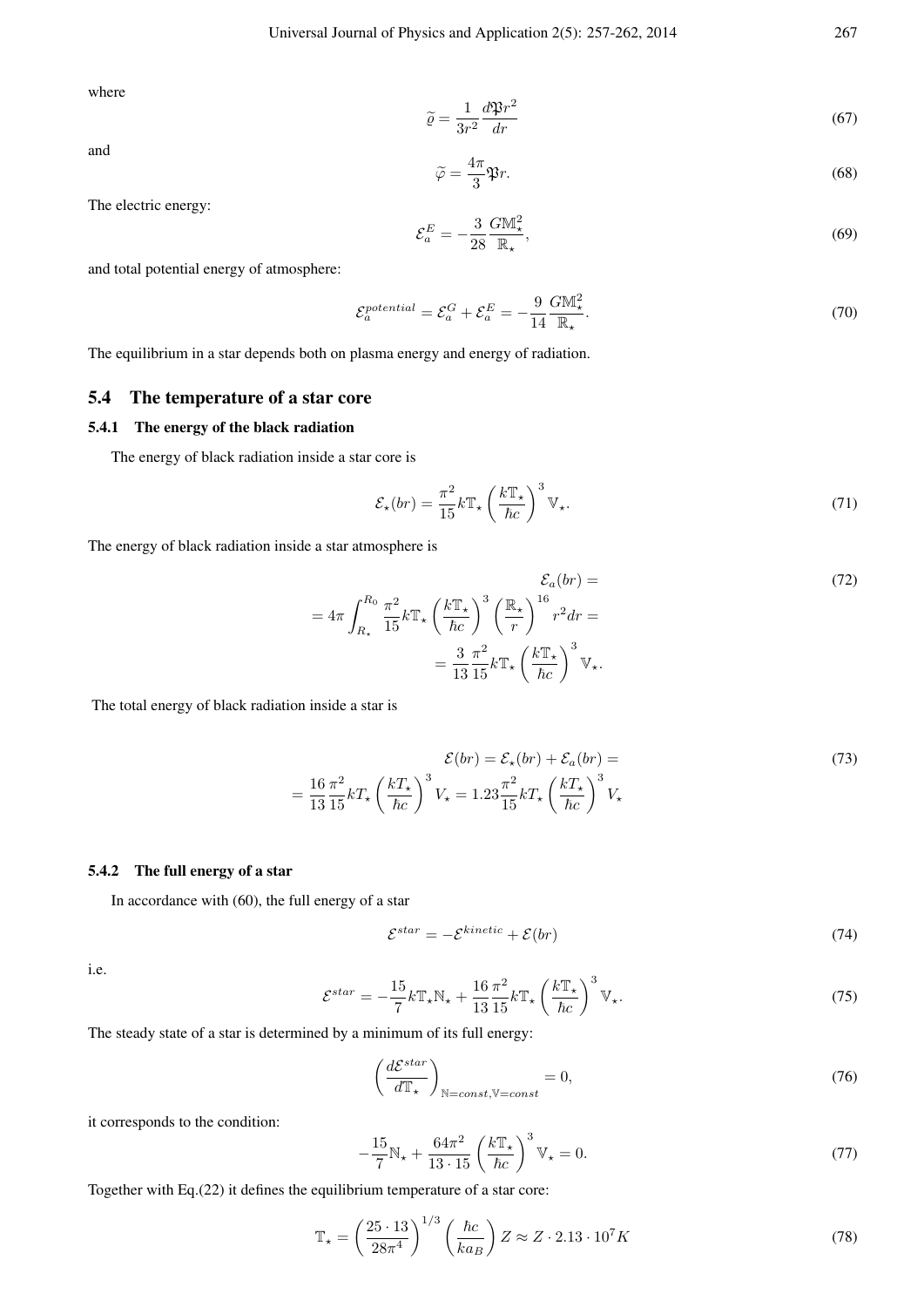

Figure 1. The mass distribution of binary stars [8]. On abscissa, the logarithm of the star mass over the Sun mass is shown. Solid lines mark masses, which agree with selected values of A/Z from Eq.(83).

# 5.5 Main star parameters

### 5.5.1 The star mass

The virial theorem connect kinetic energy of a system with its potential energy. In accordance with Eqs.(70) and (63)

$$
\frac{9}{14} \frac{G M_{\star}^2}{\mathbb{R}_{\star}} = \frac{30}{7} k \mathbb{T}_{\star} \mathbb{N}_{\star}.
$$
 (79)

Introducing the non-dimensional parameter

$$
\eta = \frac{G M_{\star} \frac{A}{Z} m_p}{\mathbb{R}_{\star} k \mathbb{T}_{\star}},\tag{80}
$$

we obtain

$$
\eta = \frac{20}{3} = 6.67,\tag{81}
$$

and at taking into account Eqs.(22) and (78), the core mass is

$$
\mathbb{M}_{\star} = \left[\frac{20}{3} \left(\frac{25 \cdot 13}{28}\right)^{1/3} \frac{3}{4 \cdot 3.14} \right]^{3/2} \frac{\mathbb{M}_{Ch}}{\left(\frac{A}{Z}\right)^2} = 6.84 \frac{\mathbb{M}_{Ch}}{\left(\frac{A}{Z}\right)^2} \tag{82}
$$

The obtained equation plays a very important role, because together with Eq.(57), it gives a possibility to predict the total mass of a star:

$$
\mathbb{M} = 2\mathbb{M}_{\star} = \frac{13.68 \mathbb{M}_{Ch}}{\left(\frac{A}{Z}\right)^2} \approx \frac{25.34 \mathbb{M}_{\odot}}{\left(\frac{A}{Z}\right)^2}.
$$
\n(83)

The comparison of obtained prediction Eq.(83) with measuring data gives a method to check our theory. Although there is no way to determine chemical composition of cores of far stars, some predictions can be made in this way. At first, there must be no stars which masses exceed the mass of the Sun by more than one and a half orders, because it accords to limiting mass of stars consisting from hydrogen with  $A/Z = 1$ . Secondly, the action of a specific mechanism (see Part III, Sec.1) can make neutron-excess nuclei stable, but it don't give a base to suppose that stars with *A/Z >* 10 (and with mass in hundred times less than hydrogen stars) can exist. Thus, the theory predicts that the whole mass spectrum must be placed in the interval from 0.25 up to approximately 25 solar masses. These predications are verified by measurements quite exactly. The mass distribution of binary stars<sup>5</sup> is shown in Fig.1 [8].

The mass spectrum of close binary stars<sup>6</sup> is shown in Fig.2.

 $5$ The using of these data is caused by the fact that only the measurement of parameters of binary star rotation gives a possibility to determine their masses with satisfactory accuracy.

 $6$ The data of these measurements were obtained in different observatories of the world. The last time the summary table with these data was gathered by Khaliulilin Kh.F. (Sternberg Astronomical Institute) [9] in his dissertation (in Russian) which has unfortunately has a restricted access. With his consent and for readers convenience, we place that table in Appendix.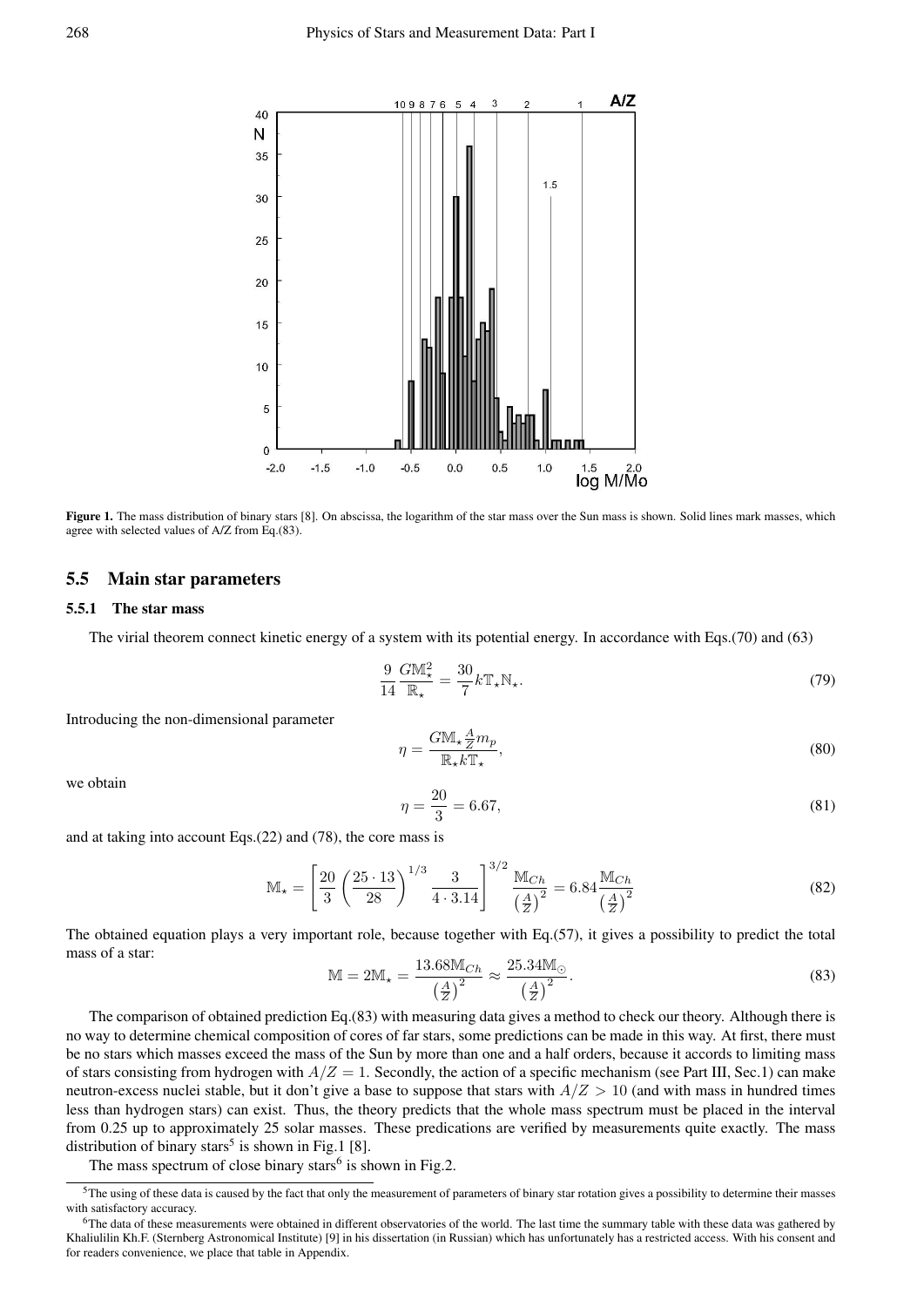

Figure 2. The mass distribution of close binary stars [9]. On abscissa, the logarithm of the star mass over the Sun mass is shown. Solid lines mark masses which agree with selected values of A/Z from Eq.(83). The binary star spectrum is shown for comparison.

The very important element of the direct and clear confirmation of the theory is obviously visible on these figures - both spectra is dropped near the value  $A/Z = 1$ .

Beside it, one can easy see that the mass spectrum of binary stars (Fig.(1)) consists of series of well-isolated lines which are representing the stars with integer values of ratios  $A/Z = 3, 4, 5...$ , corresponding hydrogen-3,4,5 ... or helium-6,8,10 ... (also line with the half-integer ratio  $A/Z = 3/2$ , corresponding, probably, to helium-3, Be-6, C-9...). The existence of stable stars with ratios  $A/Z \ge 3$  raises questions. It is generally assumed that stars are composed of hydrogen-1, deuterium, helium-4 and other heavier elements with  $A/Z \approx 2$ . Nuclei with  $A/Z \geq 3$  are the neutron-excess and so short-lived, that they can not build a long-lived stars. Neutron-excess nuclei can become stable under the action of mechanism of neutronization, which is acting inside the dwarfs. It is accepted to think that this mechanism must not work into the stars. The consideration of the effecting of the electron gas of a dense plasma on the nucleus is described in Part III, Sec.1. These calculations show that the electron gas of dense plasma should also lead to the neutronization mechanism and to the stabilization of the neutron-excess nuclei. This explains the existence of a stable of stars, where the plasma consists of nuclei with  $A/Z \geq 3$ .

Beside it, at considering of Fig.(1), the question is arising: why there are so few stars, which are composed by very stable nuclei of helium-4? At the same time, there are many stars with  $A/Z = 4$ , i.e. consisting apparently of a hydrogen-4, as well as stars with  $A/Z = 3/2$ , which hypothetically could be composed by another isotope of helium - helium-3. This equation is discussed in Part III, Sec.1.

It is important to note, that according to Eq.(83) the Sun must consist from a substance with  $A/Z = 5$ . This conclusion is in a good agreement with results of consideration of solar oscillations (Part II).

#### 5.5.2 Radii of stars

Using Eq.(22) and Eq.(82), we can determine the star core radius:

$$
\mathbb{R}_{\star} = 1.42 \frac{a_B}{Z(A/Z)} \left(\frac{\hbar c}{Gm_p^2}\right)^{1/2} \approx \frac{9.79 \cdot 10^{10}}{Z(A/Z)} cm. \tag{84}
$$

The temperature near the star surface is relatively small. It is approximately by 3 orders smaller than it is inside the core. Because of it at calculation of surface parameters, we must take into consideration effects of this order, i.e. it is necessary to take into account the gravity action on the electron gas. At that it is convenient to consider the plasma cell as some neutral quasi-atom (like the Thomas-Fermi atom). Its electron shell is formed by a cloud of free electrons.

Each such quasi-atom is retained on the star surface by its negative potential energy

$$
(\mathcal{E}_{gravitational} + \mathcal{E}_{electric}) < 0. \tag{85}
$$

The electron cloud of the cell is placed in the volume  $\delta V = \frac{4\pi}{3} r_s^3$ , (where  $r_s \approx \left(\frac{Z}{n_e}\right)$  $\int_{0}^{1/3}$  under pressure  $P_e$ . The evaporation of plasma cell releases energy  $\mathcal{E}_{PV} = P_e V_s$ , and the balance equation takes the form:

$$
\mathcal{E}_{gravitational} + \mathcal{E}_{electric} + \mathcal{E}_{PV} = 0. \tag{86}
$$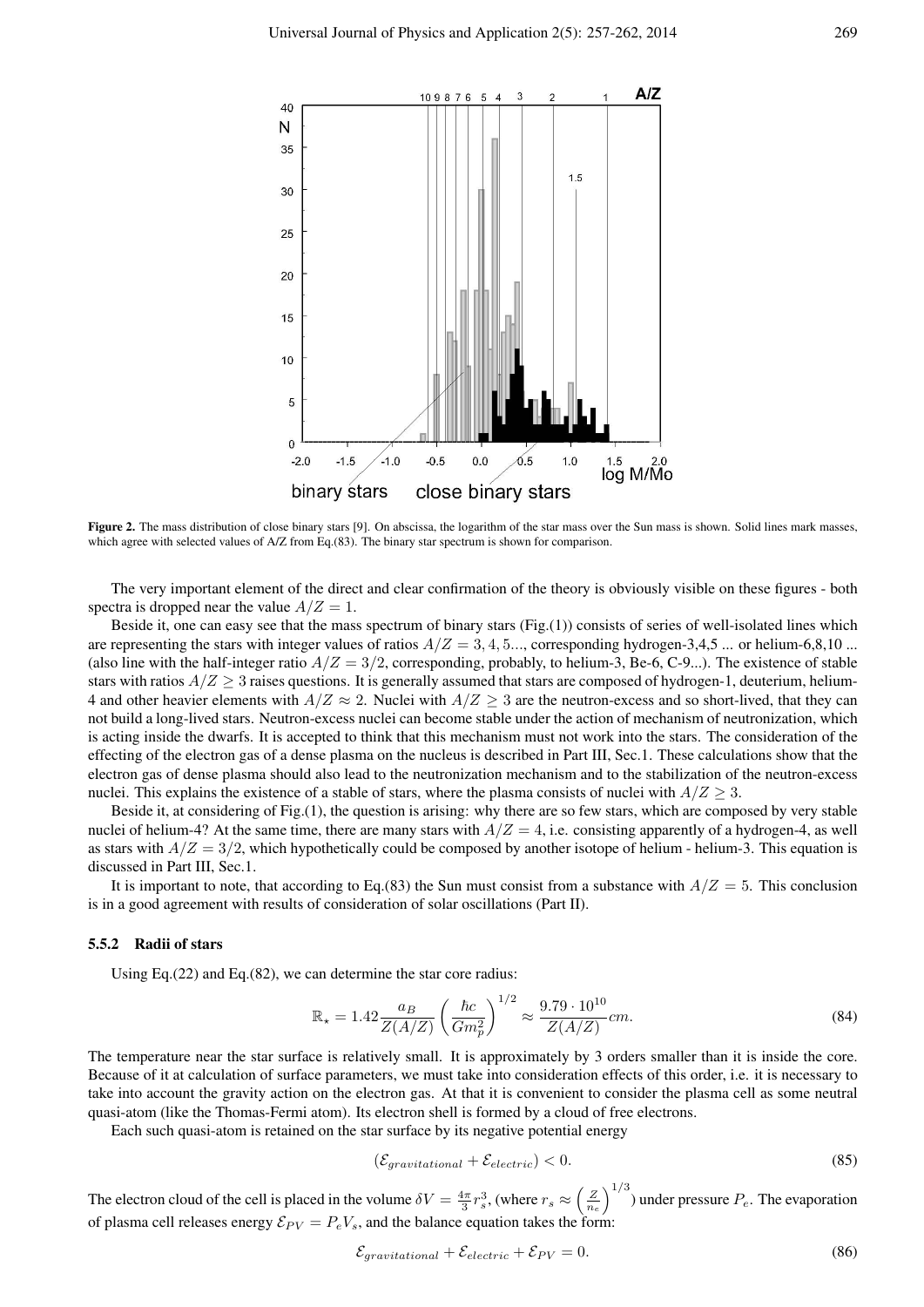In cold plasma, the electron cloud of the cell has energy  $\mathcal{E}_{PV} \approx e^2 n_e^{1/3}$ . in very hot plasma at  $kT \gg \frac{Z^2 e^2}{r_s}$  $\frac{r^2 e^2}{r_s}$ , this energy is equal to  $\mathcal{E}_{PV} = \frac{3}{2} Z kT$ . On the star surface these energies are approximately equal:

$$
\frac{k\mathbb{T}_0}{e^2 n_e^{1/3}} \approx \frac{1}{\alpha} \left(\frac{\mathbb{R}_0}{\mathbb{R}_\star}\right)^2 \approx 1.
$$
\n(87)

One can show it easily, that in this case

$$
\mathcal{E}_{PV} \approx 2Z \sqrt{\frac{3}{2}kT \cdot e^2 n_e^{1/3}}.
$$
\n(88)

And if to take into account Eqs.(54)-(55), we obtain

$$
\mathcal{E}_{PV} \approx 1.5 Z k \mathbb{T}_{\star} \left(\frac{\mathbb{R}_{\star}}{\mathbb{R}_{0}}\right)^{3} \sqrt{\alpha \pi}
$$
\n(89)

The energy of interaction of a nucleus with its electron cloud does not change at evaporation of the cell and it can be neglected. Thus, for the surface

$$
\mathcal{E}_{electric} = \frac{2\pi\mathfrak{P}^2}{3n_s} = \frac{2GM_\star}{\mathbb{R}_0} \left( Am_p - Zm_e \right). \tag{90}
$$

The gravitational energy of the cell on the surface

$$
\mathcal{E}_{gravitational} = -\frac{2G\mathbb{M}_{\star}}{\mathbb{R}_{0}} \left( A m_{p} + Z m_{e} \right). \tag{91}
$$

Thus, the balance condition Eq.(86) on the star surface obtains the form

$$
-\frac{4G\mathbb{M}_{\star}Zm_{e}}{\mathbb{R}_{0}}+1.5Zk\mathbb{T}_{\star}\left(\frac{\mathbb{R}_{\star}}{\mathbb{R}_{0}}\right)^{3}\sqrt{\alpha\pi}=0.
$$
\n(92)

### 5.5.3 The  $\mathbb{R}_*/\mathbb{R}_0$  ratio and  $\mathbb{R}_0$

With account of Eq. $(55)$  and Eqs. $(81)-(80)$ , we can write

$$
\frac{\mathbb{R}_0}{\mathbb{R}_\star} = \left(\frac{\sqrt{\alpha \pi}}{2\eta} \frac{A}{m_e} m_p\right)^{1/2} \approx 4.56 \sqrt{\frac{A}{Z}}
$$
\n(93)

As the star core radius is known Eq.(84), we can obtain the star surface radius:

$$
\mathbb{R}_0 \approx \frac{4.46 \cdot 10^{11}}{Z(A/Z)^{1/2}} cm.
$$
\n(94)

### 5.5.4 The temperature of a star surface

At known Eq.(55) and Eq.(78), we can calculate the temperature of external surface of a star

$$
\mathbb{T}_0 = \mathbb{T}_\star \left(\frac{\mathbb{R}_\star}{\mathbb{R}_0}\right)^4 \approx 4.92 \cdot 10^5 \frac{Z}{(A/Z)^2} \tag{95}
$$

#### 5.5.5 The comparison with measuring data

The mass spectrum (Fig.1) shows that the Sun consists basically from plasma with  $A/Z = 5$ . The radius of the Sun and its surface temperature are functions of Z too. This values calculated at A/Z=5 and differen Z are shown in Table (1)

Table 1. The callculated stellar parameters

|                             | $\mathbb{R}_{\odot}, cm$ | $T_{\odot}$ , K |
|-----------------------------|--------------------------|-----------------|
| Z                           | (calculated              | (calculated     |
|                             | (94)                     | (95)            |
|                             | $2.0 \cdot 10^{11}$      | 1961            |
| $\mathcal{D}_{\mathcal{L}}$ | $1.0 \cdot 10^{11}$      | 3923            |
| κ                           | $6.65 \cdot 10^{10}$     | 5885            |
|                             | $5.0 \cdot 10^{10}$      | 7845            |

One can see that these calculated data have a satisfactory agreement the measured radius of the Sun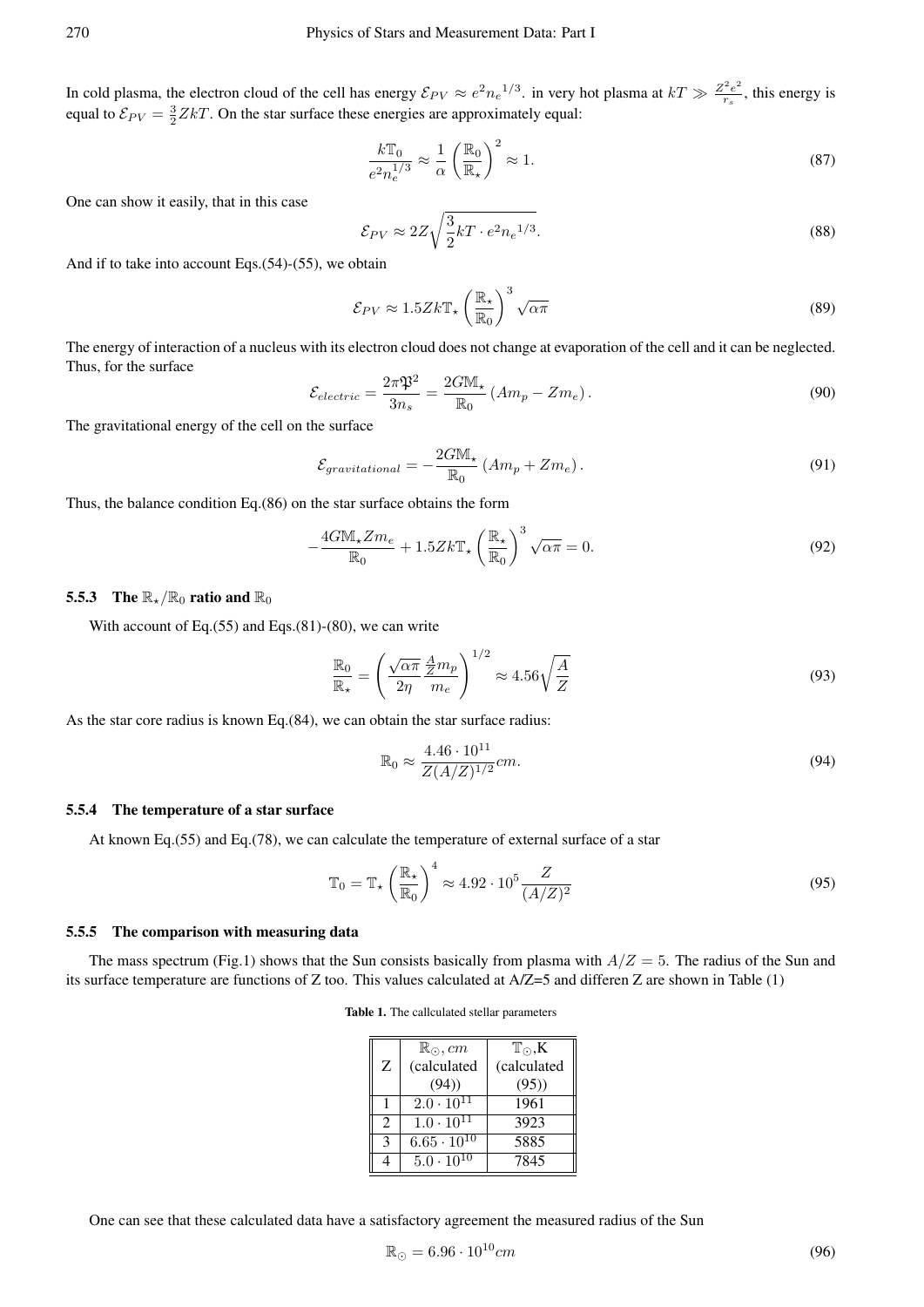

Figure 3. The relation between main parameters of stars (Eq.(103)) and corresponding data of astronomical measurements for close binary stars [9] are shown.

and the measured surface temperature

$$
\mathbb{T}_{\odot} = 5850 \, K \tag{97}
$$

at  $Z=3$ .

The calculation shows that the mass of core of the Sun

$$
\mathbb{M}_{\star}(Z=3, A/Z=5) \approx 9.68 \cdot 10^{32} \, g \tag{98}
$$

i.t. almost exactly equals to one half of full mass of the Sun

$$
\frac{\mathcal{M}_\star (Z=3, A/Z=5)}{\mathcal{M}_\odot} \approx 0.486\tag{99}
$$

in full agreement with Eq.(57).

In addition to obtained determinations of the mass of a star Eq.(83), its temperature Eq.(95) and its radius Eq.(94) give possibility to check the calculation, if we compare these results with measuring data. Really, dependencies measured by astronomers can be described by functions:

$$
\mathbb{M} = \frac{Const_1}{(A/Z)^2},\tag{100}
$$

$$
\mathbb{R}_0 = \frac{Const_2}{Z(A/Z)^{1/2}},\tag{101}
$$

$$
\mathbb{T}_0 = \frac{Const_3Z}{(A/Z)^2}.\tag{102}
$$

If to combine they in the way, to exclude unknown parameter  $Z$ , one can obtain relation:

$$
\mathbb{T}_0 \mathbb{R}_0 = Const \mathbb{M}^{5/4},\tag{103}
$$

Its accuracy can by checked. For this checking, let us use the measuring data of parameters of masses, temperatures and radii of close binary stars [9]. The results of these measurements are shown in Fig.(3), where the dependence according to Eq.(103). It is not difficult to see that these data are well described by the calculated dependence. It speaks about successfulness of our consideration.

If main parameters of the star are expressed through corresponding solar values  $\tau \equiv \frac{\mathbb{T}_0}{\mathbb{T}_\odot}$ ,  $\rho \equiv \frac{\mathbb{R}_0}{\mathbb{R}_\odot}$  and  $\mu \equiv \frac{\mathbb{M}}{\mathbb{M}_\odot}$ , that Eq.(103) can be rewritten as

$$
\frac{\tau \rho}{\mu^{5/4}} = 1.
$$
\n(104)